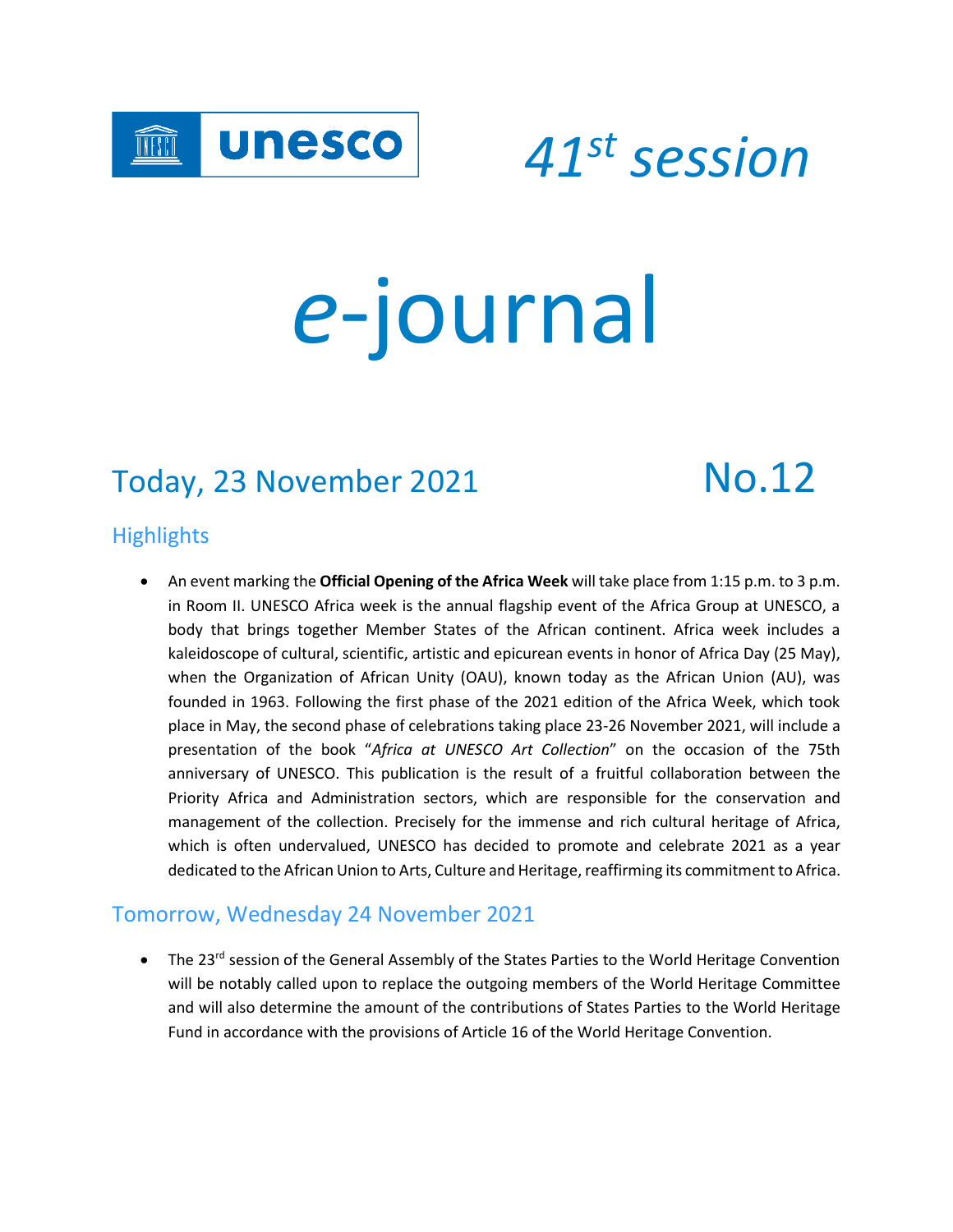#### Yesterday, Monday 22 November 2021

On 9 November 2021 **Ms Audrey Azoulay, was appointed as Director-General of UNESCO** by the General Conference for a second mandate. The installation ceremony took place during a special plenary session on Monday 22 November 2021 and was followed by a celebratory ceremony featuring testimonies from participants and musical performances.

• The 2021 edition of the **UNESCO-Greece Melina Mercouri International Prize for the Safeguarding and Management of Cultural Landscapes** was awarded to the Public Institute of Kozjansko Park in Podsreda, Slovenia, in the presence of the Director-General UNESCO, H.E. Ms Lina Mendoni, Greek Minister of Culture and Sport, H.E. Ms Marianna Vardinoyannis, Goodwill Ambassador of Greece and H.E. Ms Maria Diamantopoulou, Ambassador of Greece. This Prize, which is awarded every two years, was created in 1995 and is named after Melina Mercouri, a famous actress and former Greek Minister of Culture. It rewards outstanding examples of action to safeguard and enhance the world's cultural landscapes that embody an enduring, intimate relationship between people and their environment. The laureate of the Prize, who may be an individual, an institution or a non-governmental organization, receives an award of USD 30,000. The Director-General selected the 2021 laureate on the recommendation of an international jury established for the Prize.

#### Friday 19 November 2021

- On 19 November 2021, 158 young people from all regions of the world came together online for the **12th UNESCO Youth Forum**. The Forum, entitled "**Co-creating with Youth the Post-COVID Period**", provided the opportunity for exchange and the formulation of recommendations and youth-led solutions that fed into a Plan of Action by and for Youth for the Post-COVID period. Such conclusions will be presented by two Forum participants at the  $41<sup>st</sup>$  General Conference of UNESCO on **23 November 2021**.
- The second **UNESCO Conventions Ceremony** took place on Friday, intending to promote UNESCO's standard-setting activity and highlight Member States' commitments to cooperate in education, culture, science, and information. During this Ceremony, representatives of Botswana, Cuba, Tunisia and Zambia presented to the Director-General instruments of ratification to UNESCO conventions in the fields of education and culture, while Cuba also signed one of UNESCO's conventions. The Ceremony took place in the presence of the President of the General Conference, the President of the Executive Board, and numerous representatives of Member States and the Secretariat.
- During the in person and livestreamed **UNESCO-Japan ESD Prize Award Ceremony** the 2021 laureates from World Vision Ghana (Ghana), the Media Development Center of the Birzeit University (Palestine) and Kusi Kawsay School (Peru), a member of the UNESCO Associated Schools Project Network (ASPnet) were awarded with the UNESCO-Japan Prize on Education for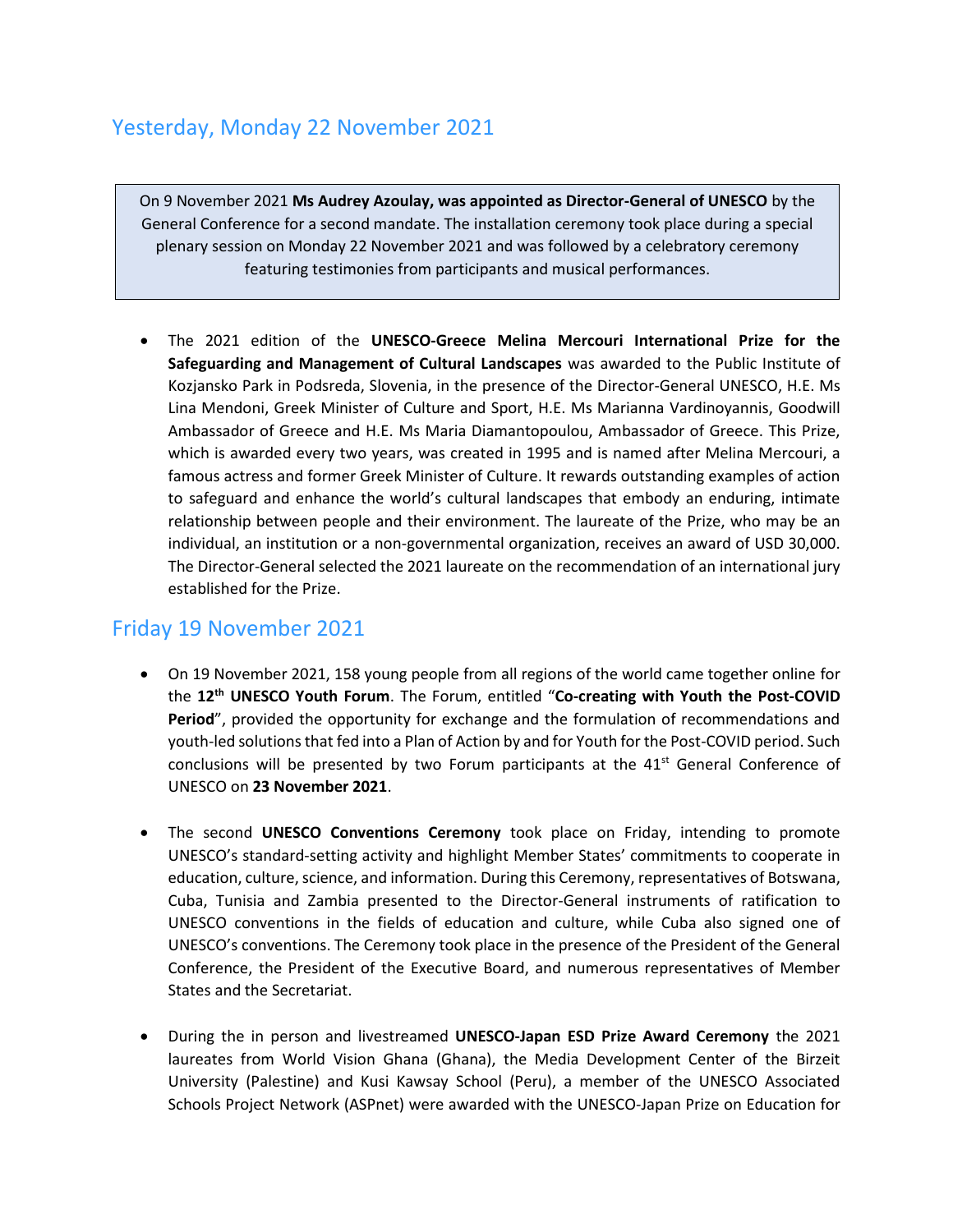Sustainable Development and each received USD 50,000 to expand their actions and further scale them up. Following the conferral of the award, H.R.H. Princess Abze Djigma, Burkina Faso, Chair of the International Jury of the UNESCO-Japan Prize and Chair of the H.R.H. Princess Abze Djigma Foundation, moderated a panel discussion with the 2021 laureates. The Prize and award winners recognize the role of education in connecting the social, economic, cultural and environmental dimensions of sustainable development. The core selection criteria were the projects' potential for transformation, their innovative quality and ability to embrace all three dimensions of sustainability: the economy, society and the environment. For more information please visit the ESD Prize website [here.](https://en.unesco.org/prize-esd) Videos of the award ceremony: [English,](https://www.youtube.com/watch?v=IPGmQsctvdE) [French,](https://www.youtube.com/watch?v=HyMJSEyIHRU) [Spanish,](https://www.youtube.com/watch?v=rmiVqTf0BlM&t=2s) [Arabic](https://www.youtube.com/watch?v=nU_899GEXJU) and [Japanese.](https://www.youtube.com/watch?v=Xl4iLtbkCwQ)

- In commemoration of UNESCO's 75th anniversary, a presentation of the publication titled **75th Anniversary, UNESCO Art Collection, Selected Works** was organized to celebrate the Organization's remarkable and diverse collection of artworks, including Picasso, Miró, Arp, Appel, Afro, Matta, Calder, Chillida, Giacometti, Moore, Tamayo, Soto, Vasarely, Cruz-Diez and many others. During this event, the DG was joined by more than 100 experts, gallerists, curators, artists and directors of art foundations from all over the world who have contributed to this work to shared the history of their art and the reasons for their donation. The art currently on display in UNESCO's buildings bears witness to the richness of artistic diversity in the world over the past 6000 years. This publication features 75 selected artworks from UNESCO's collection, which correspond to 75 critical concepts from UNESCO's work, reflecting the cultural, geographical and temporal diversity of the heritage and symbolizing the power of the arts as a driver of the Organization's mandate.
- The presentation **Join UNESCO** attracted a number of audiences from diverse backgrounds including representatives of Member States, NATCOMS and NGOs. Officers of the Human Resources Management offered comprehensive information on different UNESCO functions, profiles of candidates that UNESCO is looking for, the recruitment process and tips on how to prepare for a competencies-based interview. It also introduced the different types of talent programmes that are implemented in partnership with Member States, academic, civil society and private sector entities (Loans and Secondments, Junior Professional Officer (JPO) Programme, sponsored trainees, etc.)